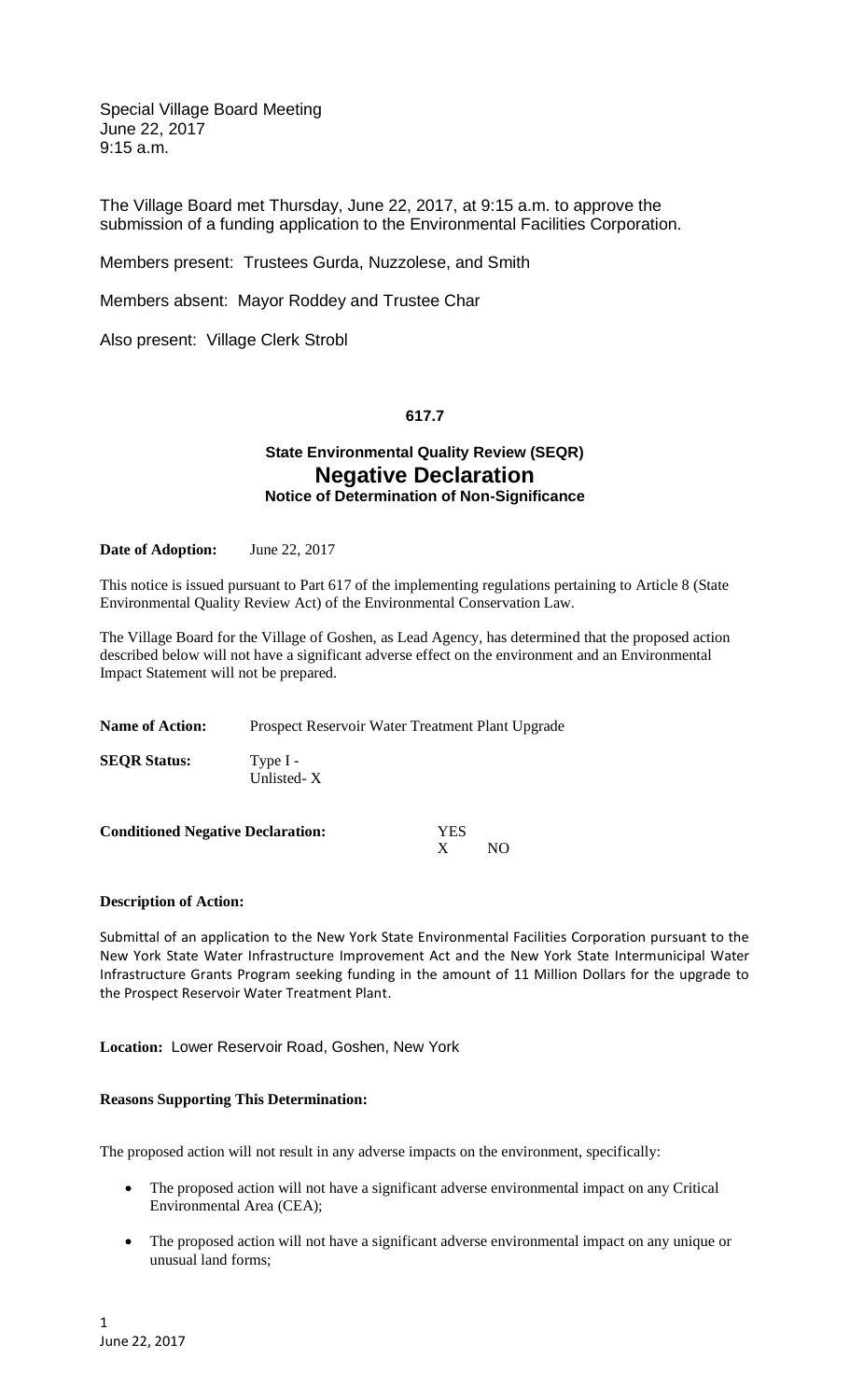- The proposed action will not have a significant adverse environmental impact on any water body designated as protected;
- The proposed action will not have a significant adverse environmental impact on any nonprotected existing or new body of water;
- The proposed action will not have a significant adverse environmental impact on surface groundwater quality or quantity;
- The proposed action will not have a significant adverse environmental impact on or alter drainage flows or patterns or surface water runoff;
- The proposed action will not have a significant adverse environmental impact on air quality;
- The proposed action will not have a significant adverse environmental impact on any threatened or endangered species;
- The proposed action will not have a significant adverse environmental impact on any nonthreatened or non-endangered species;
- The proposed action will not have a significant adverse environmental impact on agricultural land resources;
- The proposed action will not have a significant adverse environmental impact on aesthetic resources;
- The proposed action will not have a significant adverse environmental impact on any site or structure of historic, pre-historic or paleontological importance;
- The proposed action will not have a significant adverse environmental impact on the quantity or quality of existing or future open spaces of recreational opportunities;
- The proposed action will not have a significant adverse environmental impact on existing transportation systems;
- The proposed action will not have a significant adverse environmental impact on the community's sources of fuel or energy;
- The proposed action will not have a significant adverse environmental impact as a result of objectionable odors, noise or vibration;
- The proposed action will not have a significant adverse environmental impact on the public health and safety;
- The proposed action will not have a significant adverse environmental impact on the character of the existing community.

Based upon the information above and the information provided in the Environmental Assessment Form, the Village Board finds that the proposed action will not have any significant adverse impacts on the environmental. This negative declaration indicates that no environmental impact statement needs to be prepared and that the SEQRA process is complete.

Adopted by resolution of the Village of Goshen Village Board on June 22, 2017

| Motion     | Trustee Gurda            |  |                    |
|------------|--------------------------|--|--------------------|
|            | Second Trustee Nuzzolese |  |                    |
| In Favor 3 |                          |  |                    |
| Opposed 0  |                          |  |                    |
| Chair      | <b>Trustee Smith</b>     |  | Date June 22, 2017 |